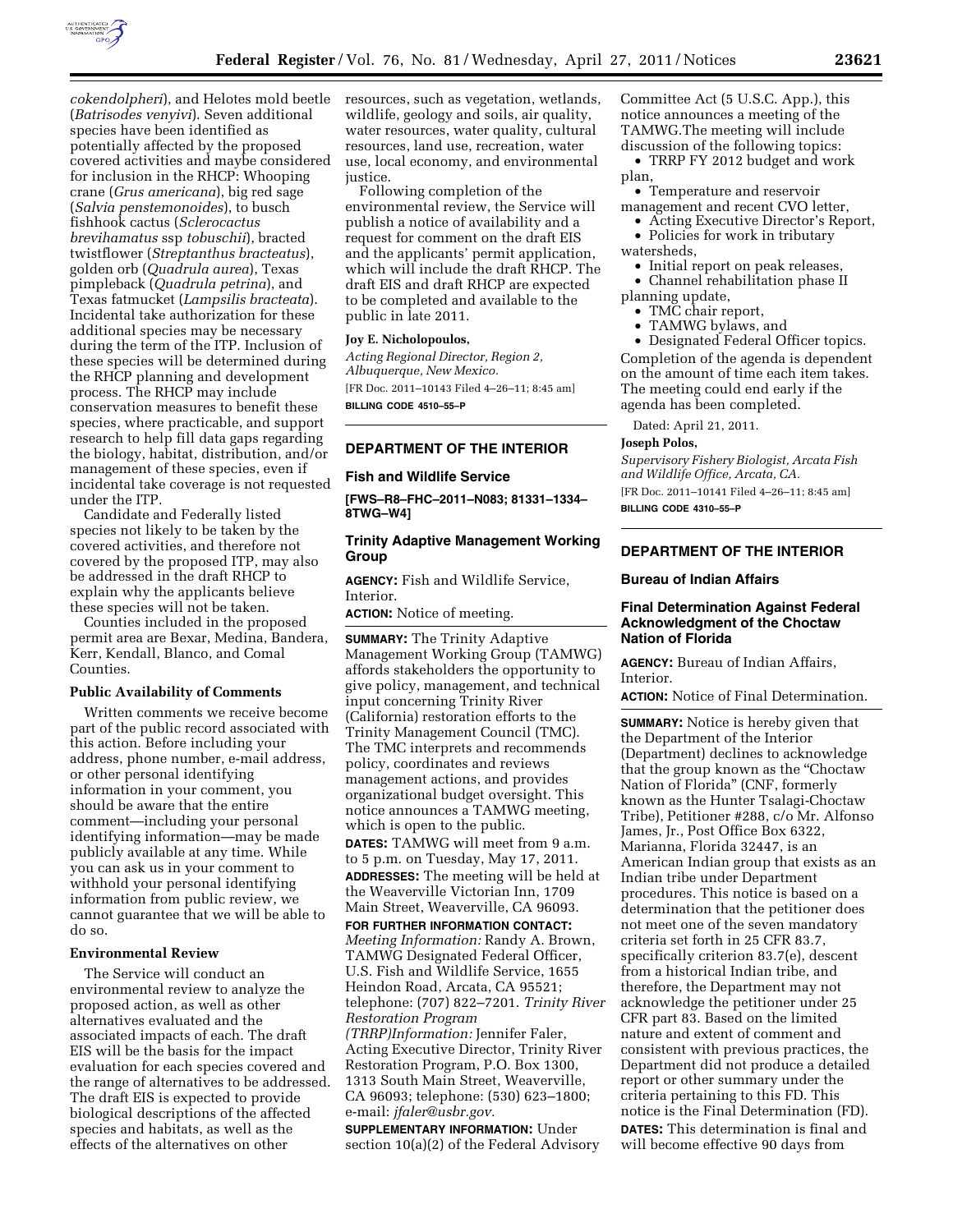publication of this notice in the **Federal Register** on July 26, 2011, according to section 83.10(l)(4), unless a request for reconsideration is filed with the Interior Board of Indian Appeals according to section 83.11.

**ADDRESSES:** Requests for a copy of the **Federal Register** notice should be addressed to the Office of the Assistant Secretary—Indian Affairs, Attention: Office of Federal Acknowledgment, 1951 Constitution Avenue, NW., MS: 34B–SIB, Washington, DC 20240. The **Federal Register** notice is also available through *[http://www.bia.gov/WhoWeAre/](http://www.bia.gov/WhoWeAre/AS-IA/OFA/RecentCases/index.htm)  [AS-IA/OFA/RecentCases/index.htm.](http://www.bia.gov/WhoWeAre/AS-IA/OFA/RecentCases/index.htm)* 

**FOR FURTHER INFORMATION CONTACT:** R. Lee Fleming, Director, Office of Federal Acknowledgment, (202) 513–7650.

**SUPPLEMENTARY INFORMATION:** On July 2, 2010, the Department issued a proposed finding (PF) that the CNF petitioner was not an American Indian group that exists as an Indian tribe under Department procedures because the petitioner did not meet one of the seven mandatory criteria for Federal acknowledgment as an Indian tribe, criterion 83.7(e). This criterion requires that the petitioner's membership consist of individuals who descend from a historical Indian tribe or from historical Indian tribes that combined and functioned as a single autonomous political entity. The review of the evidence for the proposed finding clearly established that the petitioner did not meet criterion 83.7(e) and the Department issued a proposed finding denying acknowledgment under that one criterion (83.10(e)(1)). The Department published a notice of the PF in the **Federal Register** on July 12, 2010 (75 FR 39703). Publishing notice of the PF initiated a 180-day comment period during which time the petitioner and interested and informed parties could submit arguments and evidence to support or rebut the PF. In response to the PF, the petitioner or third parties must provide evidence for the FD that the petitioner meets the criterion in question under the standard set forth at 25 CFR 83.6(d). This initial comment period ended on January 10, 2011.

By letter dated January 3, 2011, the petitioner's attorney submitted on the petitioner's behalf copies of 44 documents consisting of 74 pages described as ''additional information'' for the Department ''to consider in making its final decision.'' The Department received these comments on January 6, 2011, before the close of the comment period on January 10, 2011. The petitioning group did not provide any narrative or thorough explanation regarding the relevance of these

documents to criterion 83.7(e). The petitioner did not submit any changes to its most current membership list of 77 individuals. The Department analyzed the submitted documents as the group's comments on the PF. The Department did not receive comments from any party other than the petitioner. After the close of the applicable comment periods, the Department received an additional comment from the petitioner's attorney. In accord with the regulations, the Department did not consider this unsolicited comment in the preparation of the FD  $(83.10(1)(1))$ .

The petitioner claims to be a group of Choctaw Indians that migrated from North Carolina to Georgia and then Florida following the Choctaw Indian removal of the 1830s. None of the evidence in the record for the PF demonstrated the validity of this claim. None of the evidence in the record for the PF demonstrated the petitioner's members or claimed ancestors descended from a Choctaw Indian tribe or any other Indian tribe. The petitioner did not submit any materials in its submission for the FD that established, by the standard set forth at 83.6(d), descent from a historical Indian tribe as required by criterion 83.7(e).

Of the 44 documents the petitioner submitted for the FD, 37 were previously submitted and analyzed for the PF. Only seven of the documents were new submissions, and six of them did not provide evidence for documenting descent from a historical tribe as required by criterion 83.7(e). Of these six documents, the first described statutes of 1852, 1898, and 1902; the second was a one-sentence description of ''Fort Chippola''; the third briefly described the courthouse history of Walton County, Florida; the fourth described the Choctawhatchee River; the fifth was a two-page list of Choctaw villages transcribed for the Internet from the *Handbook of American Indians North of Mexico* (1907); and the sixth described United States Code, Title 18, Section 1164, "Destroying boundary and warning signs.'' None of these documents provides descent evidence linking members of the petitioner to a historical Indian tribe.

Only one document received from the petitioner in the comment period had any bearing on criterion 83.7(e): A Dawes Commission Roll index entry for a Lucy Pope. The Department finds this evidence insufficient to document the required descent for the petitioner under criterion 83.7(e) for the following reasons.

For the PF, the Department determined that most of the current group's members descend from a Burton

Hunter (b.ca. 1836–1842) and his wife Lucy (b.ca. 1844–1850) whose maiden name was not documented. The petitioner claimed Lucy's last name was ''Pope'' and submitted for the PF two Federal census entries in an attempt to support its theory: An 1860 Federal census entry for an ''L. Pope'' of South Carolina and an 1870 Federal census entry for a "Lucy Pope" of Florida. Evaluation presented in the PF demonstrates that the census entries pertained to two women, neither of whom could have been the wife of Burton Hunter. Further, the PF found no evidence in the record that Burton Hunter's wife Lucy was a Pope or that either he or Lucy descended from a historical Choctaw Indian tribe or any other Indian tribe.

For the FD, the petitioner submitted a two-page index from an Internet Web site that listed a Lucy Pope among some Choctaw Indians whose names appeared on the 1898–1914 Dawes Commission Roll. The petitioner placed an asterisk next to the entry for Lucy Pope, Roll No. 8626. The Department believes the petitioner is using this annotation to advance a claim that the Dawes Commission, a Federal organization that Congress authorized in 1893, had enrolled one of its claimed ancestors as a member of the Choctaw Nation in Indian Territory (now Oklahoma).

The Department examined the evidence behind the Dawes Commission Roll index reference and found that the enrolled Choctaw Lucy Pope is different from Burton Hunter's documented wife Lucy and different from both of the Pope women the petitioner claimed as Burton Hunter's wife. As explained in the PF, Burton Hunter's wife Lucy was born around 1842 in Florida and died in 1907 in Florida. The "L. Pope" the petitioner claimed as Burton Hunter's wife, citing the 1860 Federal census of South Carolina, was born between 1831 and 1833 in South Carolina, and the other ''Lucy Pope'' claimed as Burton Hunter's wife, citing the 1870 Federal census of Florida, was born about 1832 in Florida. In contrast, the Dawes Commission enrollment record for a Lucy Pope, Roll No. 8626 on Census Card #2933, submitted by the petitioner for the FD, shows that this Lucy Pope was born around 1878, her maiden name was Sam, and she was married to a Pope. She appeared on the 1910 Federal Census as living with her family in Pittsburg County, Oklahoma. Therefore, this Lucy (Sam) Pope (b. 1878–d.aft. 1910) is not the same person as any of the three women analyzed in the PF as the wife of Burton Hunter: L. Pope (b. 1831–1833 SC), Lucy Pope (b. 1832 FL) or Lucy [—?—] Hunter (b. 1842